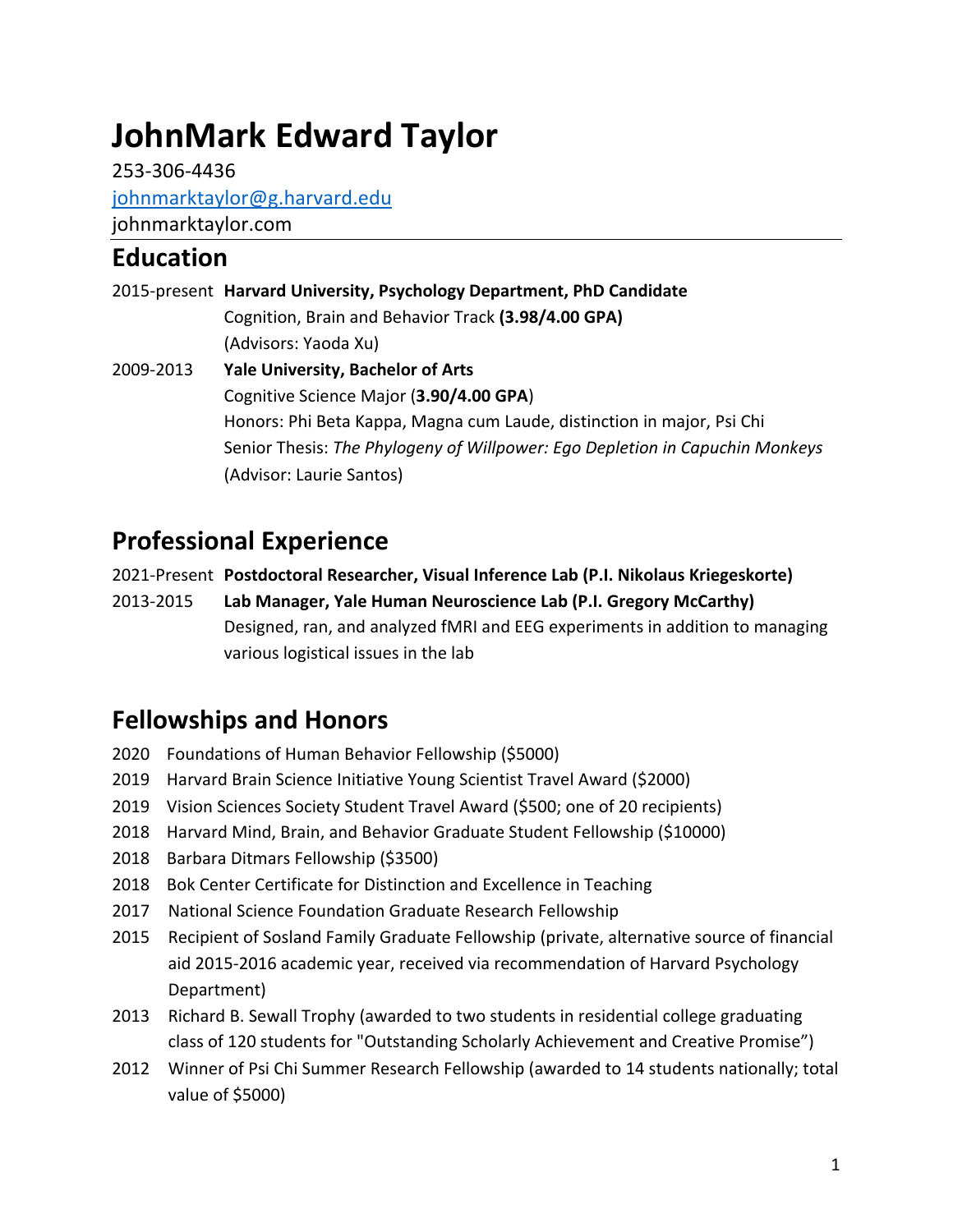- 2012 Recipient of Richter Fellowship for Summer Research (total value of \$1000)
- 2012 Recipient of Yale Dean's Fellowship in the Sciences for Summer Research (total value of \$4000; declined due to other funding)
- 2012 Editor-in-Chief of *Yale Review of Undergraduate Research in Psychology*
- 2011 Invitee to University of Pennsylvania Institute for Research in Cognitive Science Summer Workshop (one of 25 internationally)
- 2009 National Merit Scholar

#### **Publications**

- Taylor, J., & Xu, Y. (2021). Joint representation of color and form in convolutional neural networks: A stimulus-rich network perspective. *PLOS One*, *16*(6), e0253442.
- Taylor, J., and Xu, Y. (2020). Representation of Color, Shape, and their Conjunction Across the Human Visual Hierarchy. (Under Revision)
- Taylor, J., and Xu, Y. (2020). Efficiently Defining the Human Superior Intraparietal Region that Tracks Visual Working Memory Performance. (Manuscript in prep)
- Taylor, J. and Xu, Y. (2020). Mixed Selectivity for Task and Stimulus Category in the Human Visual System (Manuscript in prep)
- Taylor, J. and Xu, Y. (2020). The relative coding strength of color and form in the human ventral visual pathway and convolutional neural networks (Manuscript in prep)
- Shehzad, Z., Taylor, J., & McCarthy, G. (2020). Modular and distributed representations of biographical knowledge for faces. (Under Review)
- Vaziri-Pashkam, M., Taylor, J., & Xu, Y. (2018). Spatial Frequency Tolerant Visual Object Representations in the Human Ventral and Dorsal Visual Processing Pathways. *Journal of cognitive neuroscience*, 1-14.
- Taylor, J., Shehzad, Z., & McCarthy, G. (2016). Electrophysiological correlates of face-evoked person knowledge. *Biological Psychology*, 118: 136-146.

## **Presentations**

- Taylor, J., & Xu, Y. (2021). The relative coding strength of color and form in the human ventral visual pathway and convolutional neural networks. Poster presented at the 21st annual meeting of the Vision Sciences Society Conference. St. Pete Beach, FL.
- Taylor, J., & Xu, Y. (2020). Conjunctive Coding of Color and Shape in Convolutional Neural Networks. Poster presented at the 20th annual meeting of the Vision Sciences Society Conference. St. Pete Beach, FL.
- Taylor, J., & Xu, Y. (2019). Conjunctive Coding of Color and Shape in Convolutional Neural Networks. Poster presented at the 3rd annual meeting of the Cognitive Computational